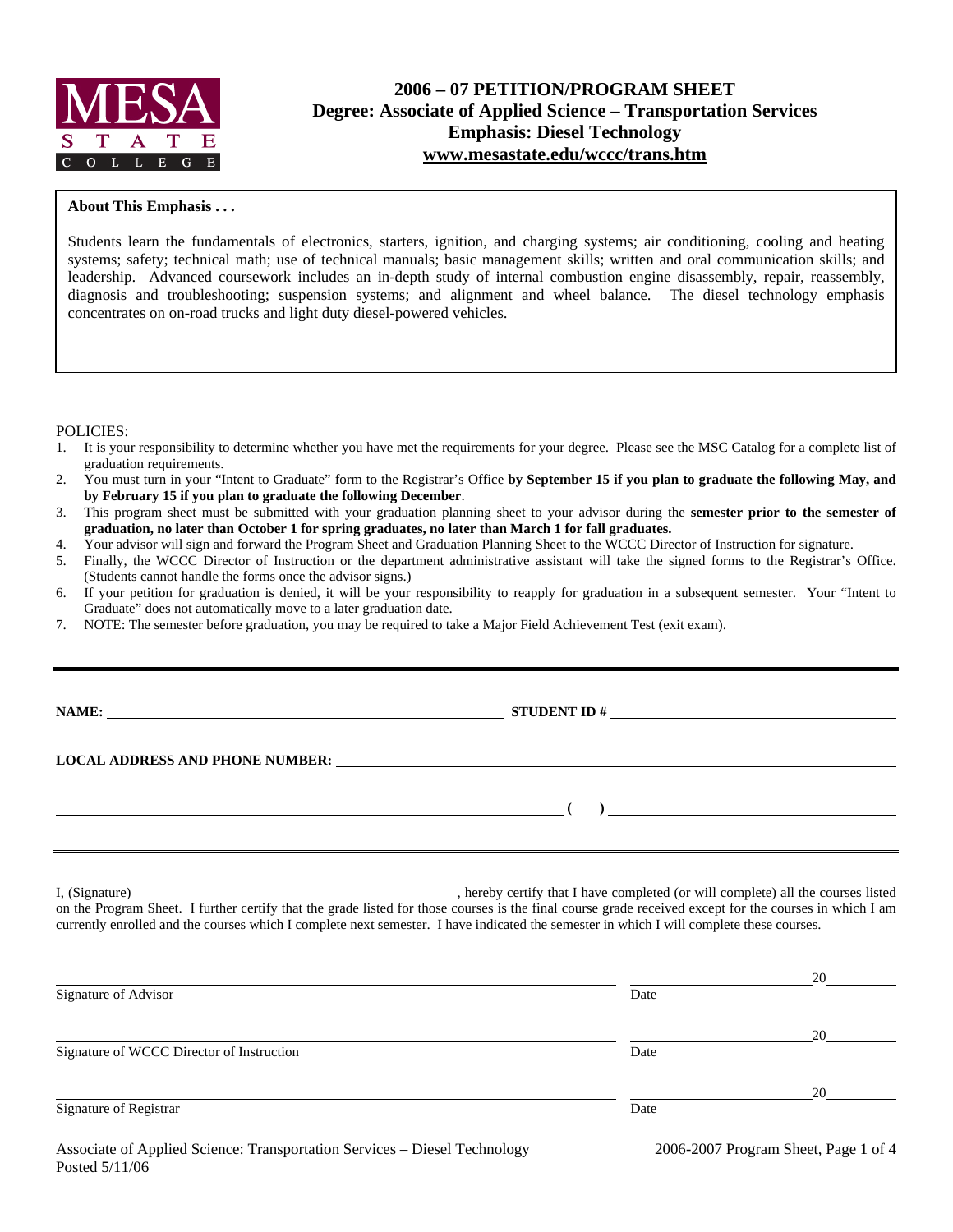- A cumulative grade point average of 2.0 or higher must be maintained for all courses taken and a "C" or better must be achieved in each course which comprises the area of emphasis or specialization for TSTA, TSTC, TSTD, and TSTG.
- It is recommended that students work closely with a faculty advisor when selecting appropriate courses and scheduling classes.

| <b>GENERAL EDUCATION</b> (18 Semester Hours)<br>No.<br>Credit<br>Trns/Subs<br>Grade<br>Term<br>Course<br>No.<br>Credit<br>Grade<br>Term<br>Year<br>Trns/Subs<br>Course<br>Year<br>English (6 semester hours)<br>Social and Behavioral Science, Humanities or Selected Speech<br>Courses (6 semester hours)<br><b>ENGL</b><br>111<br>$\frac{3}{2}$<br><b>ENGL</b><br>112<br>$\overline{3}$<br>$\frac{3}{2}$ $\frac{1}{2}$ $\frac{1}{2}$ $\frac{1}{2}$<br>$\frac{3}{2}$ $\frac{1}{2}$ $\frac{1}{2}$ $\frac{1}{2}$<br>Mathematics - MATH 113 or UTEC 107 (4 semester hours)<br>Kinesiology (2 semester hours)<br><b>KINE/HPWA</b><br>100<br>4<br>$\frac{1}{\sqrt{2}}$ and $\frac{1}{\sqrt{2}}$ and $\frac{1}{\sqrt{2}}$<br><u> 1980 - Andre Stadt British Stadt British Stadt British Stadt British Stadt British Stadt British Stadt British</u><br>$\sim$ 1 $\sim$<br><b>KINA/HPWE</b> |
|---------------------------------------------------------------------------------------------------------------------------------------------------------------------------------------------------------------------------------------------------------------------------------------------------------------------------------------------------------------------------------------------------------------------------------------------------------------------------------------------------------------------------------------------------------------------------------------------------------------------------------------------------------------------------------------------------------------------------------------------------------------------------------------------------------------------------------------------------------------------------------------|
|                                                                                                                                                                                                                                                                                                                                                                                                                                                                                                                                                                                                                                                                                                                                                                                                                                                                                       |
|                                                                                                                                                                                                                                                                                                                                                                                                                                                                                                                                                                                                                                                                                                                                                                                                                                                                                       |
|                                                                                                                                                                                                                                                                                                                                                                                                                                                                                                                                                                                                                                                                                                                                                                                                                                                                                       |
|                                                                                                                                                                                                                                                                                                                                                                                                                                                                                                                                                                                                                                                                                                                                                                                                                                                                                       |
|                                                                                                                                                                                                                                                                                                                                                                                                                                                                                                                                                                                                                                                                                                                                                                                                                                                                                       |
|                                                                                                                                                                                                                                                                                                                                                                                                                                                                                                                                                                                                                                                                                                                                                                                                                                                                                       |
|                                                                                                                                                                                                                                                                                                                                                                                                                                                                                                                                                                                                                                                                                                                                                                                                                                                                                       |
|                                                                                                                                                                                                                                                                                                                                                                                                                                                                                                                                                                                                                                                                                                                                                                                                                                                                                       |
|                                                                                                                                                                                                                                                                                                                                                                                                                                                                                                                                                                                                                                                                                                                                                                                                                                                                                       |
| See the M.S.C. catalog for the list of approved KINA/HPWE/Selected DANC courses.                                                                                                                                                                                                                                                                                                                                                                                                                                                                                                                                                                                                                                                                                                                                                                                                      |
| Associate of Applied Science: Transportation Services - Diesel Technology Course Requirements (56 Semester Hours)                                                                                                                                                                                                                                                                                                                                                                                                                                                                                                                                                                                                                                                                                                                                                                     |
| Required Courses: (26 semester hours)                                                                                                                                                                                                                                                                                                                                                                                                                                                                                                                                                                                                                                                                                                                                                                                                                                                 |
| Trns/Subs<br>Trns/Subs<br>Course<br>No.<br>Credit<br>Credit<br>Grade<br>Term<br>Year<br>Course<br>No.<br>Grade<br>Term<br>Year                                                                                                                                                                                                                                                                                                                                                                                                                                                                                                                                                                                                                                                                                                                                                        |
| <b>TSTC</b><br><b>TSTC</b><br>100<br>171<br>$\frac{2}{2}$<br>$\perp$<br>$\mathcal{L}_{\text{max}}$                                                                                                                                                                                                                                                                                                                                                                                                                                                                                                                                                                                                                                                                                                                                                                                    |
| <b>TSTC</b><br>$\overline{2}$<br><b>TSTC</b><br>101<br>180<br>$\Box$                                                                                                                                                                                                                                                                                                                                                                                                                                                                                                                                                                                                                                                                                                                                                                                                                  |
| <b>TSTC</b><br><b>TSTC</b><br>110<br>$\overline{1}$<br>190<br>$\frac{1}{2}$<br>$\overline{\phantom{iiiiiiiiiiiiiii}}$<br><u>and a state of the state of the state of the state of the state of the state of the state of the state of the s</u>                                                                                                                                                                                                                                                                                                                                                                                                                                                                                                                                                                                                                                       |
| 3 <sup>1</sup><br><b>TSTC</b><br>2<br><b>UTEC</b><br>130<br>120                                                                                                                                                                                                                                                                                                                                                                                                                                                                                                                                                                                                                                                                                                                                                                                                                       |
| 3<br><b>TSTC</b><br>140<br>$\overline{1}$<br><b>UTEC</b><br>150                                                                                                                                                                                                                                                                                                                                                                                                                                                                                                                                                                                                                                                                                                                                                                                                                       |
| <b>TSTC</b><br>$\frac{3}{2}$<br>$\frac{2}{2}$<br><b>UTEC</b><br>220<br>160<br>$\overline{\phantom{a}}$<br>$\overline{\phantom{a}}$                                                                                                                                                                                                                                                                                                                                                                                                                                                                                                                                                                                                                                                                                                                                                    |
| <b>TSTC</b><br><b>WELD</b><br>151<br>170<br>$\overline{1}$<br>$\mathbf{1}$                                                                                                                                                                                                                                                                                                                                                                                                                                                                                                                                                                                                                                                                                                                                                                                                            |
| WELD<br>$\overline{\mathbf{3}}$<br>151L                                                                                                                                                                                                                                                                                                                                                                                                                                                                                                                                                                                                                                                                                                                                                                                                                                               |
| Choose 30 credit hours from: TSTA 245, TSTA 287, TSTD 177, TSTD 215, TSTD 265, TSTD 275, TSTD 285, TSTG 115, TSTG 135, TSTG 140,                                                                                                                                                                                                                                                                                                                                                                                                                                                                                                                                                                                                                                                                                                                                                      |
| TSTG 170, TSTG 175, TSTG 195, TSTG 240, TSTG 270                                                                                                                                                                                                                                                                                                                                                                                                                                                                                                                                                                                                                                                                                                                                                                                                                                      |
| Trns/Subs<br>Trns/Subs<br>Credit<br>Course<br>No.<br>Grade<br>Term<br>Year<br>No.<br>Credit<br>Grade<br>Term<br>Course<br>Year                                                                                                                                                                                                                                                                                                                                                                                                                                                                                                                                                                                                                                                                                                                                                        |
|                                                                                                                                                                                                                                                                                                                                                                                                                                                                                                                                                                                                                                                                                                                                                                                                                                                                                       |
|                                                                                                                                                                                                                                                                                                                                                                                                                                                                                                                                                                                                                                                                                                                                                                                                                                                                                       |
|                                                                                                                                                                                                                                                                                                                                                                                                                                                                                                                                                                                                                                                                                                                                                                                                                                                                                       |
|                                                                                                                                                                                                                                                                                                                                                                                                                                                                                                                                                                                                                                                                                                                                                                                                                                                                                       |
|                                                                                                                                                                                                                                                                                                                                                                                                                                                                                                                                                                                                                                                                                                                                                                                                                                                                                       |
|                                                                                                                                                                                                                                                                                                                                                                                                                                                                                                                                                                                                                                                                                                                                                                                                                                                                                       |
|                                                                                                                                                                                                                                                                                                                                                                                                                                                                                                                                                                                                                                                                                                                                                                                                                                                                                       |

**GENERAL EDUCATION** (18 Semester Hours)

**English – 6** Semester Hours ENGL 111 **and** ENGL 112

**Mathematics – 4** semester hours UTEC 107 or MATH 113

**Social and Behavioral Science, Humanities, or Selected Speech Courses – 6** semester hours (See current MSC catalog for the approved list of courses that fulfill this requirement.)

**Kinesiology – 2** semester hours KINE/HPWA 100 and one KINA/HPWE/Selected DANC course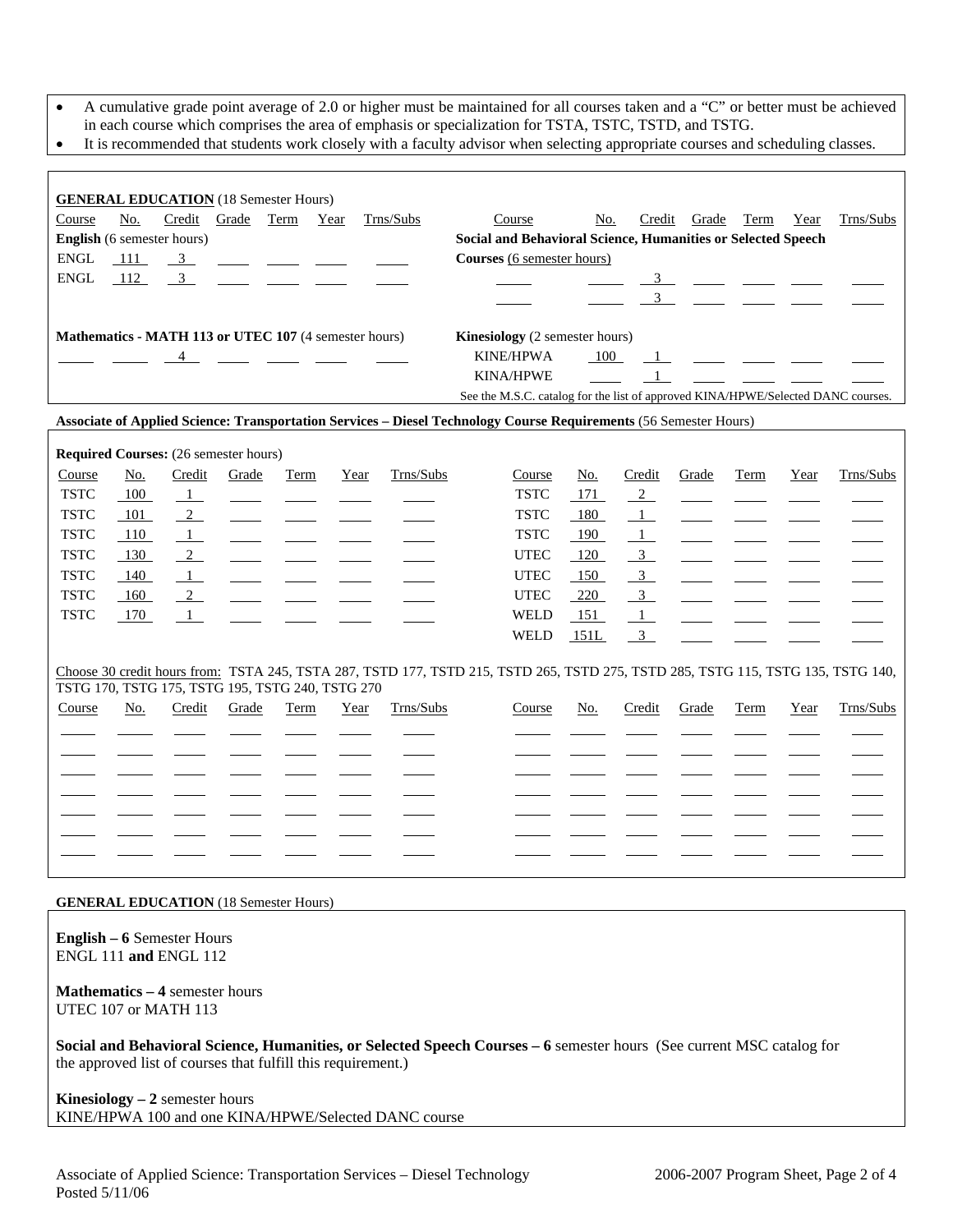## **Associate of Applied Science in Transportation Services – Diesel Technology** (56 Semester Hours)

|                                                  | $\mathbf{r}$ and $\mathbf{r}$ are $\mathbf{r}$ are $\mathbf{r}$ and $\mathbf{r}$ and $\mathbf{r}$ are $\mathbf{r}$ are $\mathbf{r}$ are $\mathbf{r}$ are $\mathbf{r}$ are $\mathbf{r}$ are $\mathbf{r}$ are $\mathbf{r}$ are $\mathbf{r}$ are $\mathbf{r}$ are $\mathbf{r}$ are $\mathbf{r}$ are |
|--------------------------------------------------|--------------------------------------------------------------------------------------------------------------------------------------------------------------------------------------------------------------------------------------------------------------------------------------------------|
| Required Courses: (26 semester hours)            |                                                                                                                                                                                                                                                                                                  |
| TSTC 100 Introduction to Transportation Services |                                                                                                                                                                                                                                                                                                  |
| TSTC 101 Vehicle Service and Inspection          |                                                                                                                                                                                                                                                                                                  |
| <b>TSTC 110 Engine Fundamentals</b>              |                                                                                                                                                                                                                                                                                                  |
| <b>TSTC 130 Electrical Fundamentals</b>          |                                                                                                                                                                                                                                                                                                  |
| <b>TSTC 140 Drive Train Fundamentals</b>         |                                                                                                                                                                                                                                                                                                  |
| <b>TSTC 160 Electronic Control Systems</b>       |                                                                                                                                                                                                                                                                                                  |
| <b>TSTC 170 Chassis Fundamentals</b>             |                                                                                                                                                                                                                                                                                                  |
| TSTC 171 Brake System Fundamentals               |                                                                                                                                                                                                                                                                                                  |
| TSTC 180 Fuel System Fundamentals                |                                                                                                                                                                                                                                                                                                  |
| <b>TSTC 190 Climate Control Fundamentals</b>     |                                                                                                                                                                                                                                                                                                  |
| UTEC 120 Industrial Safety Practices             |                                                                                                                                                                                                                                                                                                  |
| UTEC 150 Fluid Power                             |                                                                                                                                                                                                                                                                                                  |
| UTEC 220 Industry Employment Practices           |                                                                                                                                                                                                                                                                                                  |
| WELD 151 Industrial Welding                      |                                                                                                                                                                                                                                                                                                  |
| WELD 151L Industrial Welding Laboratory          |                                                                                                                                                                                                                                                                                                  |
| Choose 30 semester hours from:                   |                                                                                                                                                                                                                                                                                                  |
| <b>TSTA 245 Manual Drive Trains</b>              | <b>TSTG 135 Electrical Component Repair</b>                                                                                                                                                                                                                                                      |
| TSTA 287 Engine Performance and Emissions        | TSTG 140 Job Shop                                                                                                                                                                                                                                                                                |
| TSTD 177Air Systems Repair and Service           | <b>TSTG 170 Practical Application</b>                                                                                                                                                                                                                                                            |
| TSTD 215 Diesel Engine Reconditioning            | TSTG 175 Hydraulic Brake Service                                                                                                                                                                                                                                                                 |
| TSTD 265 Diesel Engine Controls                  | <b>TSTG 195 Climate Control Service</b>                                                                                                                                                                                                                                                          |
| <b>TSTD 275 Heavy Duty Suspension</b>            | TSTG 240 Advanced Job Shop                                                                                                                                                                                                                                                                       |
| TSTD 285 Diesel Fuel Injection                   | <b>TSTG 270 Advanced Practical</b>                                                                                                                                                                                                                                                               |
| TSTG 115 Gas Engine Reconditioning               | Applications                                                                                                                                                                                                                                                                                     |

Additional expenses – Students entering the program may be required to purchase or have hand tools and appropriate clothing and safety gear with a total cost of approximately \$1,675.00. This does not include cost of required textbooks. These costs may vary with student need and brand or quality of tools or equipment purchased. All safety glasses must meet the minimum industry safety standard of Z-87 with side shields.